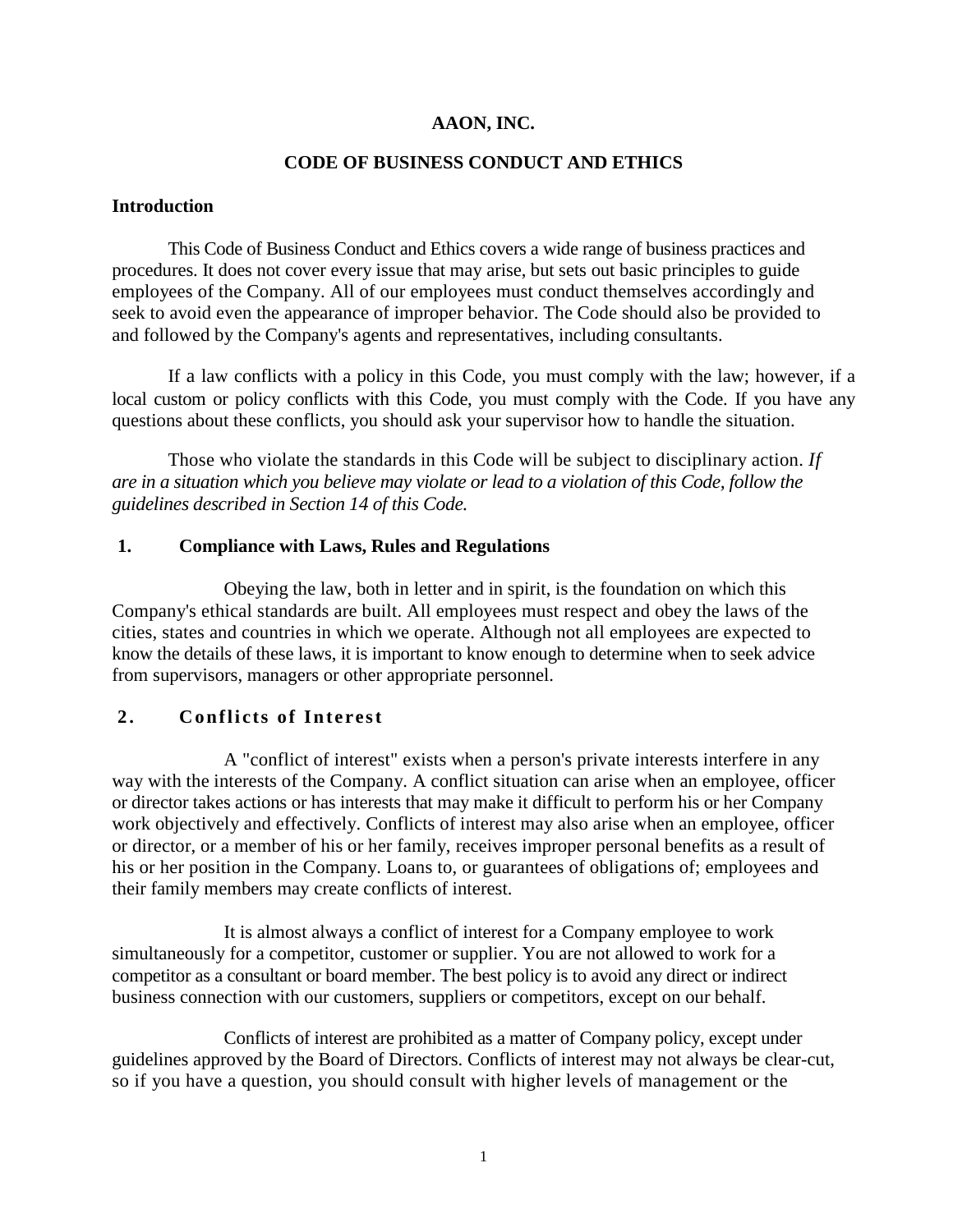Company's counsel. As a matter of Company policy, all employees, officers and directors should avoid accepting or making any payments of money or other inducements from or to any competitor, customer or supplier of the Company or their agents, other than payments in the ordinary course of business. Any employee, officer or director who becomes aware of a conflict or potential conflict should bring it to the attention of a supervisor, manager or other appropriate personnel, or consult the procedures described in Section 14 of this Code.

# **3. Insider Trading**

Employees who have access to confidential information are not permitted to use or share that information for stock trading purposes or for any other purpose except the conduct of our business. All non-public information about the Company should be considered confidential information. To use non-public information for personal financial benefit or to "tip" others who might make an investment decision on the basis of such information is not only unethical but also illegal. If you have any questions, please consult the Company's counsel.

### **4. Corporate Opportunities**

Employees, officers and directors are prohibited from taking for themselves personal opportunities that are discovered through the use of corporate property, information or position without the consent of the Board of Directors. No employee may use corporate property, information or position for improper personal gain, and no employee may compete with the Company directly or indirectly. Employees, officers and directors owe a duty to the Company to advance its legitimate interests when the opportunity to do so arises.

### **5. Competition and Fair Dealing**

We seek to outperform our competition fairly and honestly. We seek competitive advantages through superior performance, never through unethical or illegal business practices. Stealing proprietary information, possessing trade secret information that was obtained without the owner's consent, or inducing such disclosures by past or present employees of other companies is prohibited. Each employee should endeavor to respect the rights of and deal fairly with the Company's customers, suppliers, competitors and employees. No employee should take unfair advantage of anyone through manipulation, concealment, abuse of privileged information, misrepresentation of material facts or any other intentional unfair-dealing practice.

To maintain the Company's valuable reputation, compliance with our quality processes and safety requirements is essential. In the context of ethics, quality requires that our products and services be designed and manufactured to meet our obligations to customers. All inspection and testing documents must be handled in accordance with all applicable regulations.

The purpose of business entertainment and gifts in a commercial setting is to create goodwill and sound working relationships, not to gain unfair advantage with customers. No gift or entertainment should ever be offered, given, provided or accepted by any Company employee, family member of an employee or agent unless it: (1) is not a cash gift, (2) is consistent with customary business practices, (3) is not in excess of \$200 in value, (4) cannot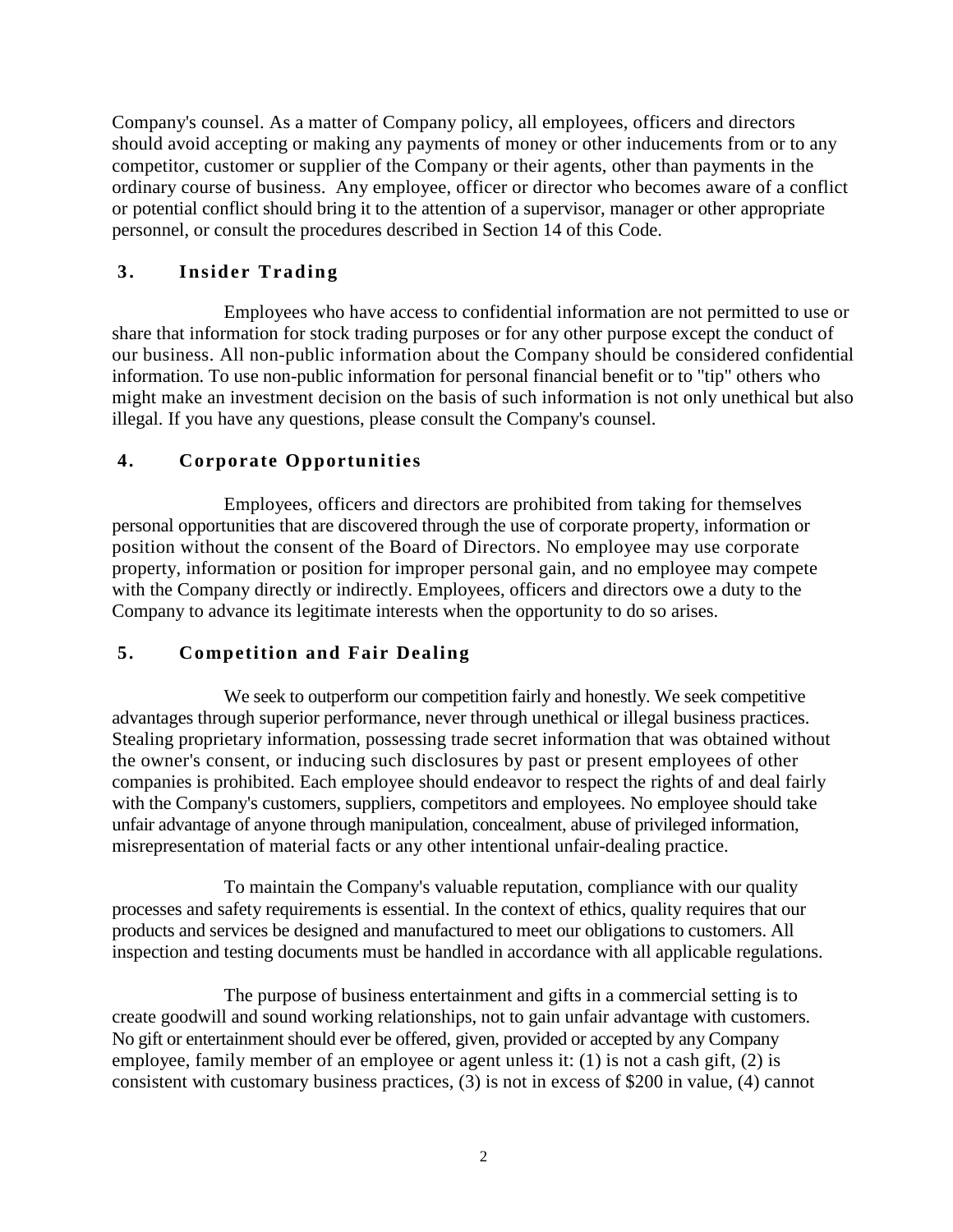be construed as a bribe or payoff and (5) does not violate any laws or regulations. Please discuss with your supervisor any gifts or proposed gifts which you are not certain are appropriate.

### **6. Discrimination, Harassment and Fraternization**

The diversity of the Company's employees is a tremendous asset. We are firmly committed to providing equal opportunity in all aspects of employment and will not tolerate any illegal discrimination or harassment of any kind. Examples include derogatory comments based on racial or ethnic characteristics and unwelcome sexual advances. As explained in the Company's policy on conflicts of interest, favoritism or extended courtesies can create unwanted problems for an organization. For this reason the Company desires to avoid a situation where there is a romantic, personal or marital relationship between a supervisor and subordinate, or between coworkers in the same department. Although not absolutely prohibited, such relationships are discouraged and we reserve the right to take appropriate action, on a case-by-case basis, according to relevant circumstances.

# **7 . Health and Safety**

The Company strives to provide each employee with a safe and healthful work environment. Each employee has responsibility for maintaining a safe and healthy workplace for all employees by following safety and health rules and practices and reporting accidents, injuries and unsafe equipment, practices or conditions.

Violence and threatening behavior are not permitted. Employees should report to work in condition to perform their duties, free from the influence of illegal drugs or alcohol. The use of illegal drugs or alcohol in the workplace will not be tolerated.

### **8 . Record - Keeping**

The Company requires honest and accurate recording and reporting of information in order to make responsible business decisions. For example, only the true and actual number of hours worked should be reported.

Many employees regularly use business expense accounts, which must be documented and recorded accurately. If you are not sure whether a certain expense is legitimate, ask your supervisor or the Company's Treasurer or Accounting Manager.

All of the Company's books, records, accounts and financial statements must be maintained in reasonable detail, must appropriately reflect the Company's transactions and must conform both to applicable legal requirements and to the Company's system of internal controls.

Business records and communications often become public, and we should avoid exaggeration, derogatory remarks, guesswork or inappropriate characterizations of people and companies. This applies equally to e-mail, internal memos and formal reports. Records should always be retained or destroyed according to the Company's record retention policies.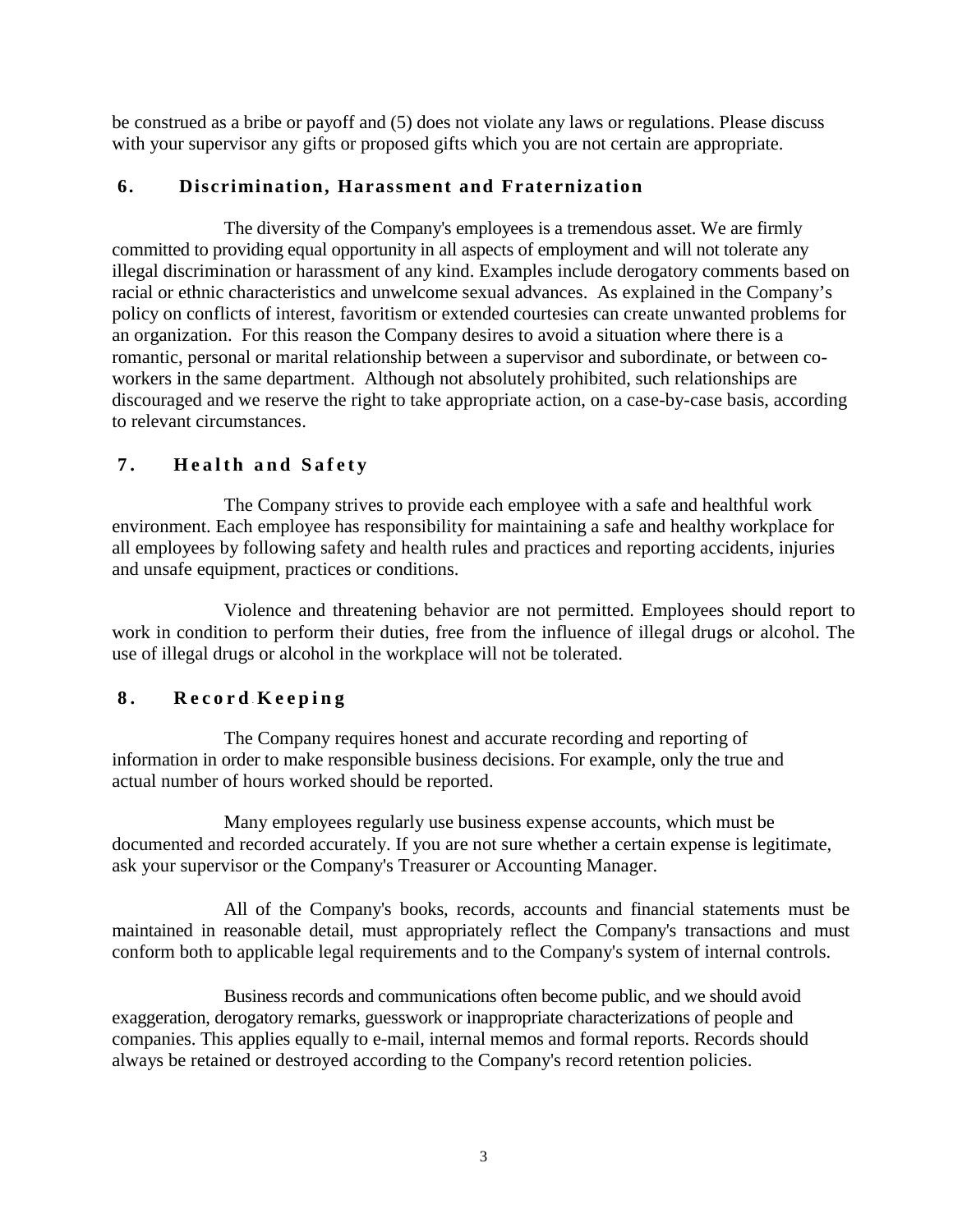# **9 . Confidentiality**

Employees must maintain the confidentiality of confidential information entrusted to them by the Company or its customers, except when disclosure is authorized by Company counsel or required by laws or regulations. Confidential information includes all non-public information that might be of use to competitors or harmful to the Company or its customers if disclosed. It also includes information that suppliers and customers have entrusted to us. The obligation to preserve confidential information continues even after employment ends.

## **10. Protection and Proper Use of Company Assets**

All employees should endeavor to protect the Company's assets and ensure their efficient use. Theft, carelessness and waste have a direct impact on the Company's profitability. Any suspected incident of fraud or theft should be immediately reported for investigation. Company equipment should not be used for non-Company business, though incidental personal use may be permitted.

The obligation of employees to protect the Company's assets includes its proprietary information: Proprietary information includes intellectual property such as trade secrets, patents, trademarks and copyrights, as well as business, marketing and service plans, engineering and manufacturing ideas, designs, databases, records, salary information and any unpublished financial data and reports. Unauthorized use or distribution of this information would violate Company policy. It could also be illegal and result in civil or even criminal actions.

# **11. Payments to Government Personnel**

The U.S. Foreign Corrupt Practices Act prohibits an employee or agent of the Company from giving anything of value, directly or indirectly, to officials of foreign governments, agents or employees of foreign government-owned or partially-owned entities or foreign political candidates in order to obtain or retain business. It is strictly prohibited to make illegal payments to government officials of any country. Further, the mere knowledge of any such improper payment may be a violation of U.S. law, requiring action in accordance with the provisions of Section 13 below.

In addition, the U.S. government has a number of laws and regulations regarding business gratuities which may be accepted by U.S. government personnel. The promise, offer or delivery to an official or employee of the U.S. government of a gift, favor or other gratuity in violation of these rules would not only violate Company policy but could also be a criminal offense. State and local governments, as well as foreign governments, may have similar rules.

### **12. Waivers of the Code of Business Conduct and Ethics**

Any waiver of this Code for officers or directors may be made only by the Board of Directors and will be promptly disclosed as required by law or NASDAQ rules.